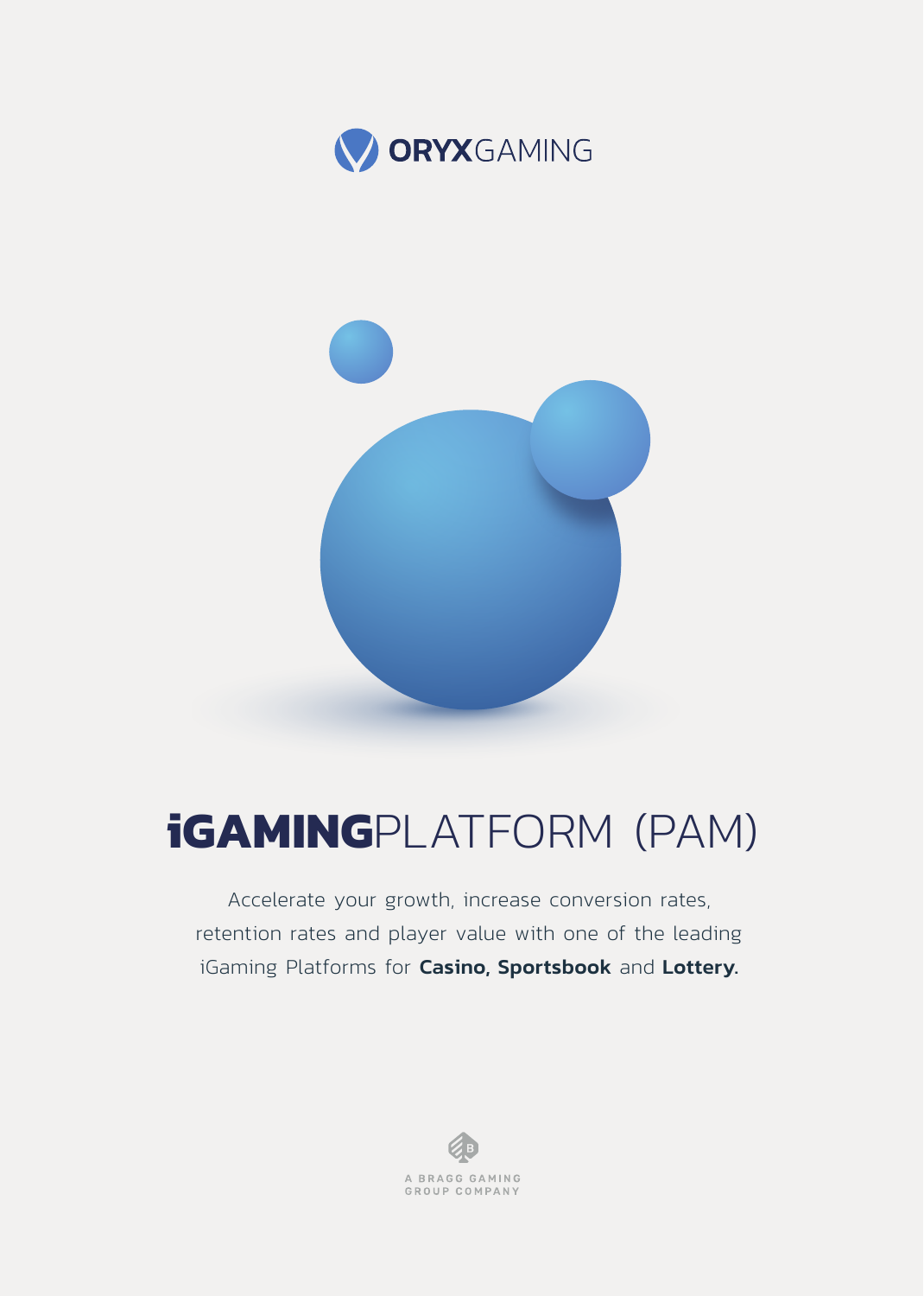

### **A TURNKEY SOLUTION TO LEVEL UP YOUR VENTURE**

From player's first contact, to becoming a loyal customer, Oryx iGaming platform is a **One Stop Shop solution**, covering all key interaction points that create an exceptional experience of your brand.

**UNDERSTAND YOUR PLAYERS**

**TARGET THEM WITH TAILORED PROMOTIONS**



**CREATE EXCELLENT PLAYER EXPERIENCES**



**GAIN LONGTERM LOYALTY**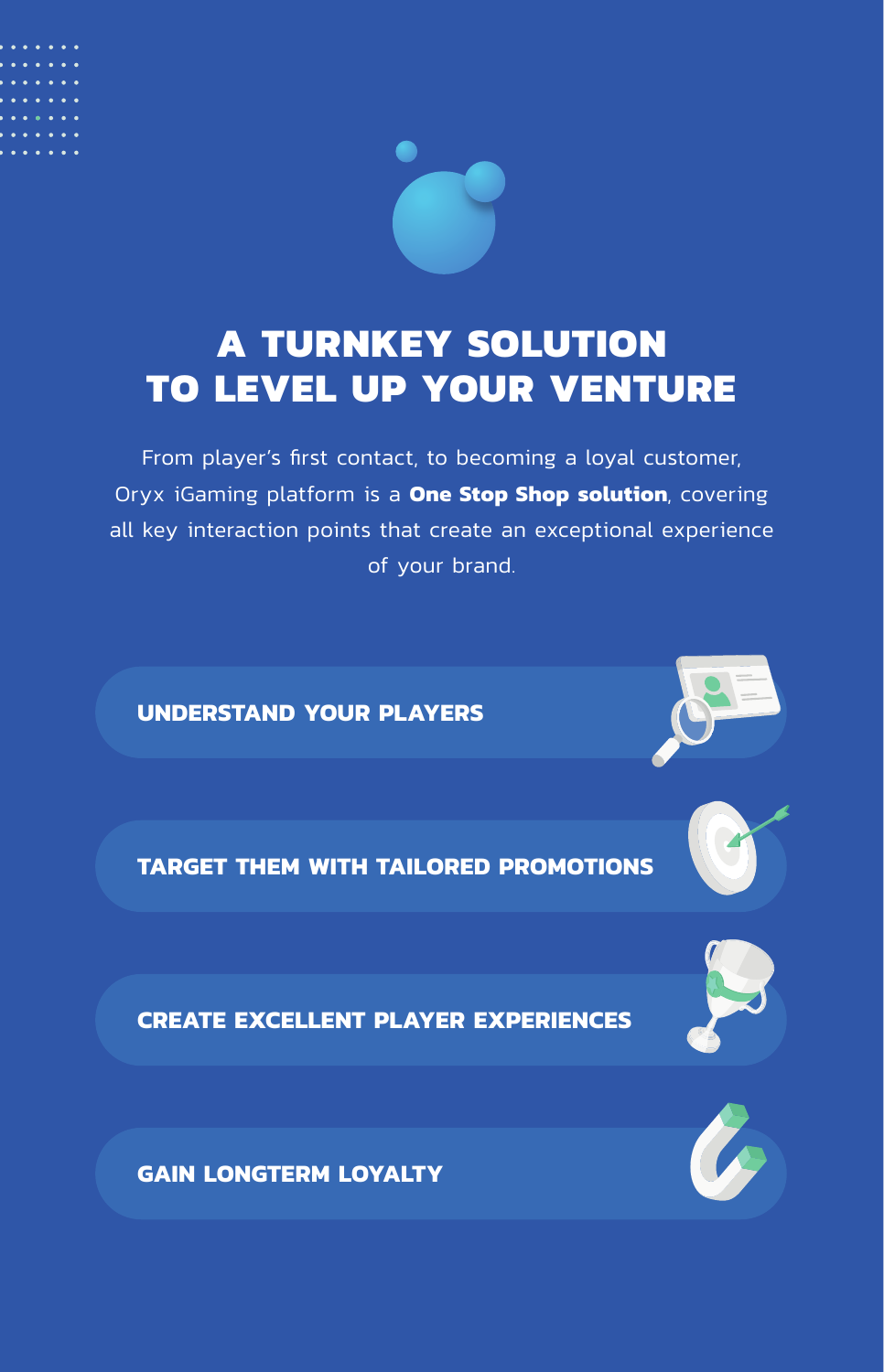### **ENGAGEMENT ON EVERY STEP OF THE WAY**

Your players' journey begins before they even visit your site. With Oryx iGaming Platform tools, you can apply a wide spectrum of <u>F</u> TWE ST THE ST THE ST THE ST THE ST THE ST THE ST THE ST THE ST THE ST OF CONNECTION 100 ST THE ST ON A ST THE ST THE ST THE ST THE ST THE ST THE ST THE ST THE ST THE ST THE ST THE ST THE ST THE ST THE ST THE ST THE ST

#### **Retention & Reactivation**

**Keep your players returning!** During the players' time on the web-site, a full toolset of innovative marketing and player engagement tools such as tournaments, quests, jackpots and more, is available to keep the player engaged and coming back again and again.

Create meaningful relationships with your players! The real-time multi-channel Campaign Management System ensures a targeted and highly personalized communication with players at every contact point with your brand.

#### **Player Protection**

**Create a safe playing environment!** Orvx platform has built-in algorithms and features that cover all aspects of responsible gaming requirements.

#### **Powered by real-time data**

Promotions, campaigns, and customer support are powered by the Oryx Player Analytics Platform, a structured database of all player transactions and gameplay. The platform processes data from internal as well as any connected platform, to **build a complete player overview.** 



#### **Acquisition**

**Drive players to your site** with Oryx iGaming Platform's Affiliate Management System and Campaign Management Tools.

#### **Conversion**

Turn visitors into players! Once players arrive to your casino page, specially devised marketing tools, bonuses, free rounds and other activities incentivize them to sign-up and make the first deposit.

### **Player Lifecycle**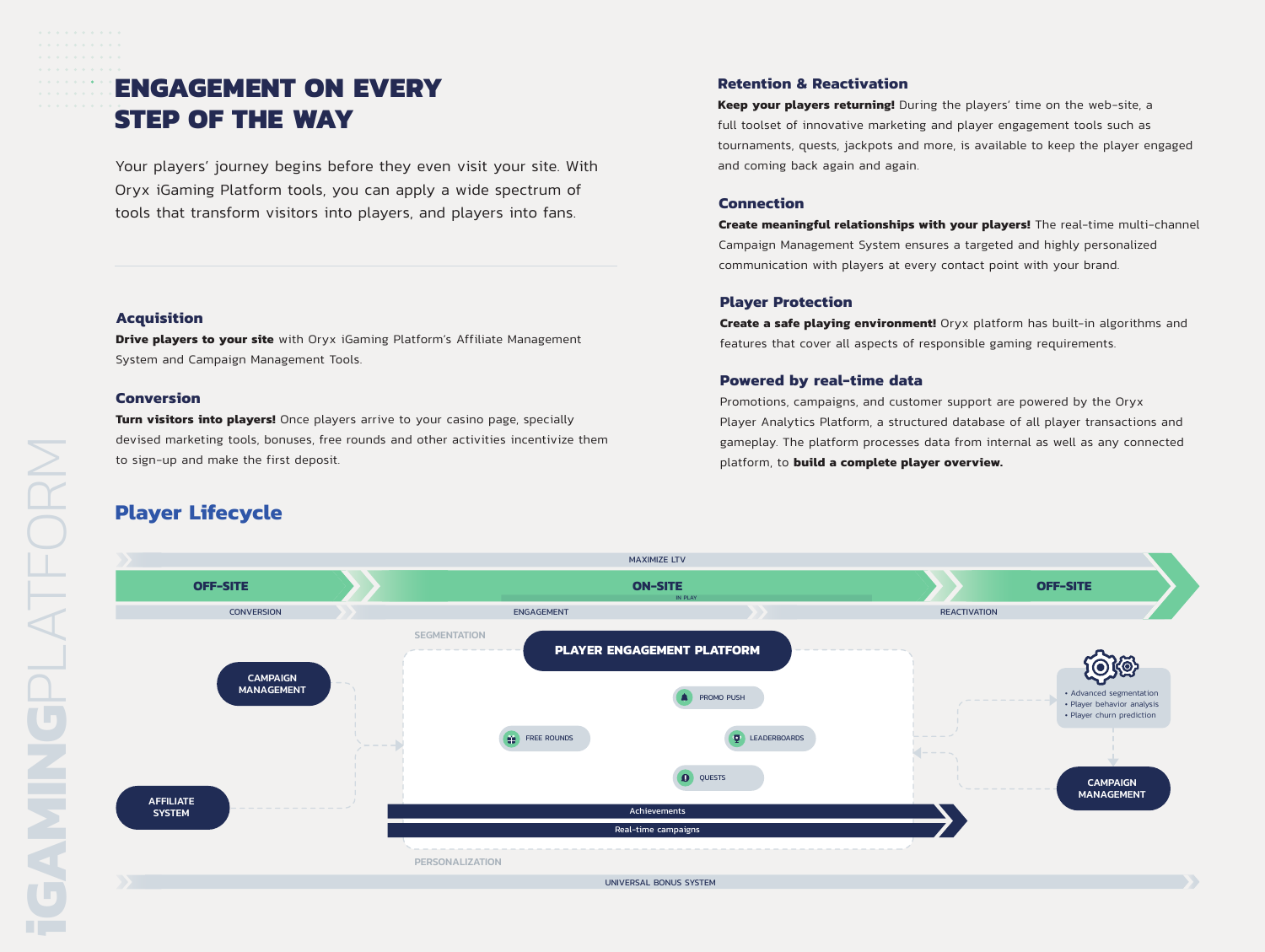## **PRODUCT INDEPENDENT PLAYER ACCOUNT MANAGEMENT**

Oryx iGaming Platform is an omni-channel and cross-product platform, meaning you can easily manage your entire product suite using a **single shared account and single shared wallet** for casino, lottery and sportsbook operations.

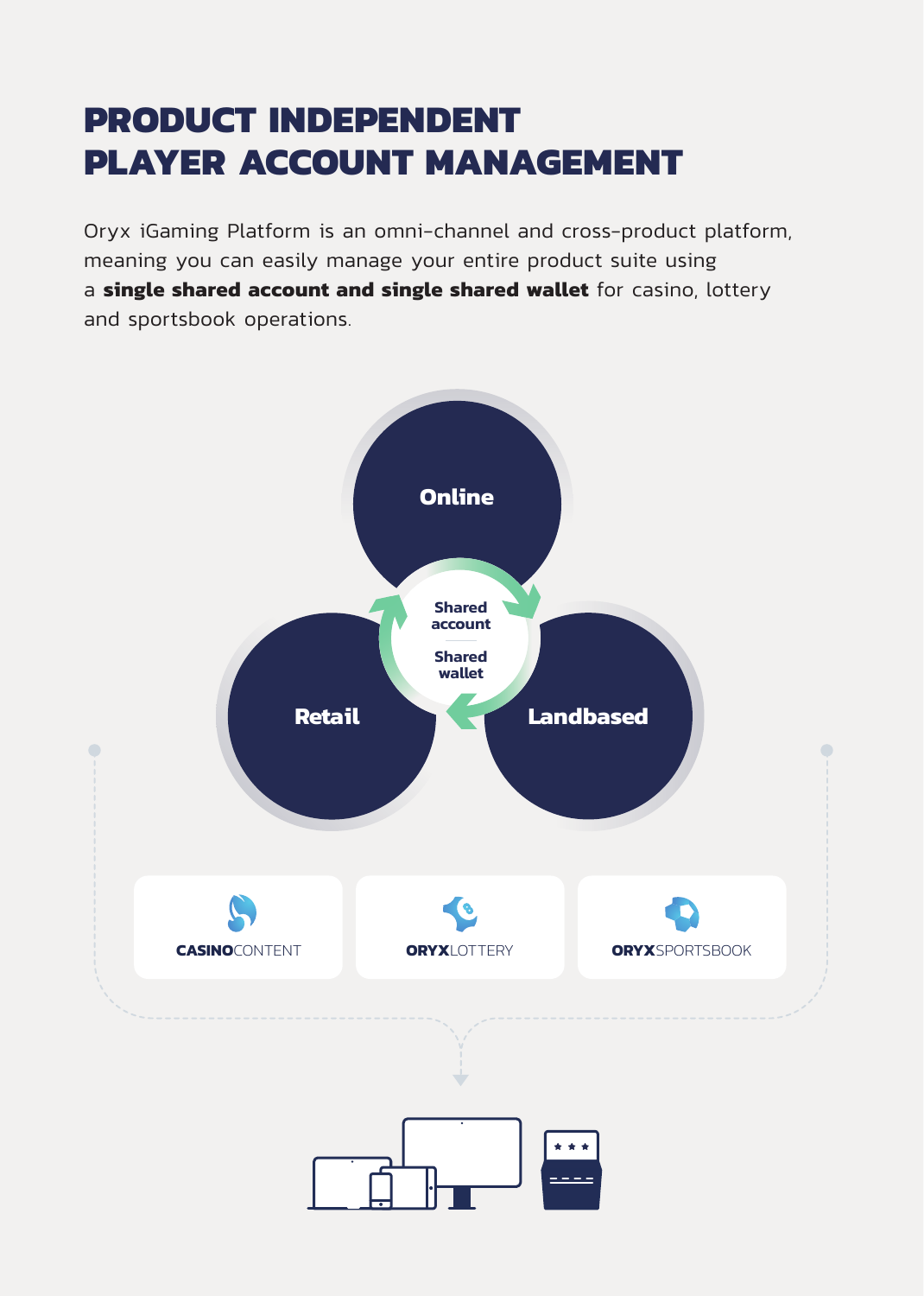## **FOCUS ON STRATEGY, AND LET AUTOMATION DO THE REST**

Automate time-consuming processes and eliminate repetitive tasks no additional 3rd party providers needed.

#### **Automated processes**

Strategically automated and scheduled processes enable a richer more frequent and customized interaction with players.

This helps build your brand, improve the player journey, increase player engagement, and nurtures player loyalty.

#### **Automated Payments**

Paying out winnings and confirming deposits can be completed automatically with minimal manual effort.

- Full payment solution is available via Oryx iGP
- 33+ integrated payment service providers
- 100+ available payment methods

#### **Automated KYC**

Get fully automated KYC processes with critically placed multi-level KYC checks (e.g.: player registration, deposit/ withdrawal amount thresholds  $f(f)$ 

Without operator interactions, a massive volume of data can be processed smoothly.

#### **Automated fraud and risk management**

Includes player risk profile level and advanced rule engine for customization.

#### **Automated problem gambling detection**

Strategically placed triggers, custom-designed to identify a range of problematic behaviors. alert you to players' actions, and ensure a quick response time.

#### **Automated campaign management**

Motivate your players by automating the contact points of their journey in advance. You can set up marketing campaigns. conversion chains, retention campaigns, bonuses and more.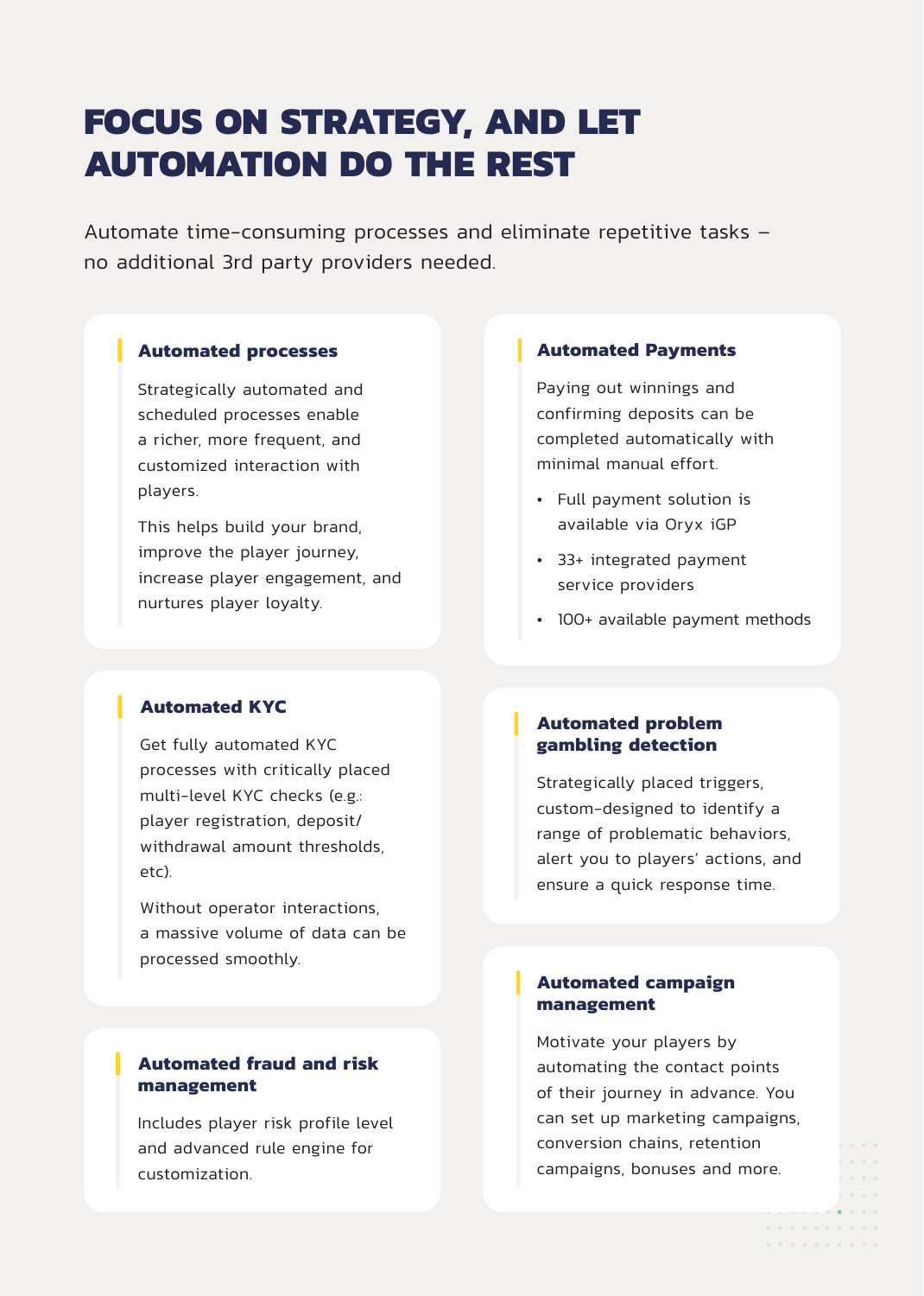## **360 DEGREE IN-DEPTH PLAYER OVERVIEW**

#### **Understand your players better and give them a personalised experience.**

A **360° player overview** in one place, with a single, end-to-end picture of the players' journey and experience with your operation.

Having this kind of enhanced player intelligence, helps operators provide personalized and outstanding player experiences and ultimately build long term relationships with your players.

**Oryx Analytics platform** creates a 360 degree player overview by aggregating and structuring data from all touchpoints where your player meets your brand:



**Transactional data:** payment methods, deposit amounts, frequency, claimed bonuses etc.

- **Gameplay data:** most played games, game profitability, play frequency, preffered game type, provider etc.
- **Player data:** age, gender, location, sign-up date, last login, etc.
- **On-site behavior**

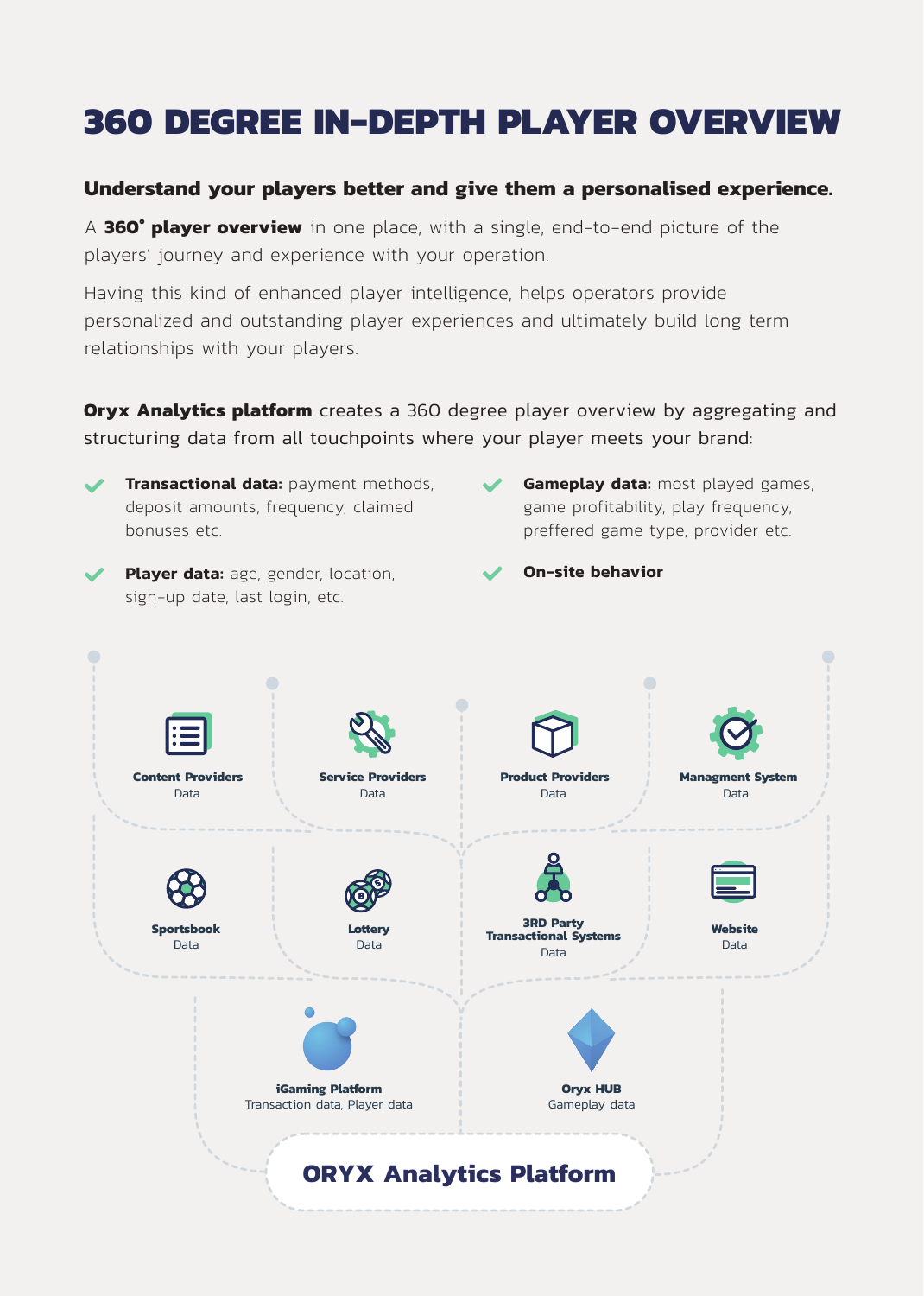#### **Target the right users with the right content:**

Using this data your customer support and marketing teams can easily implement advanced player segmentation, player profiling, loyalty schemes, customized promotions and offers, and targeted campaigns to boost player engagement, prolong player sessions and build loyalty.

#### **Predict your players' behaviour:**

- ◆ A 360-degree customer view will not only help you see your players' past behaviour, but it will also help you figure out where they might be going next
- Be better positioned to foresee and act on opportunities for recomendations. promotions and prevent churn.

#### **Create completely customized VIP and loyalty programs**

Any player that fits a specific profile can receive a VIP treatment, completely tailored to them. Your loyalty schemes and profiles are scalable and can be set according to transaction limits. bonuses, predefined deposit amounts, game limits, and levels of service.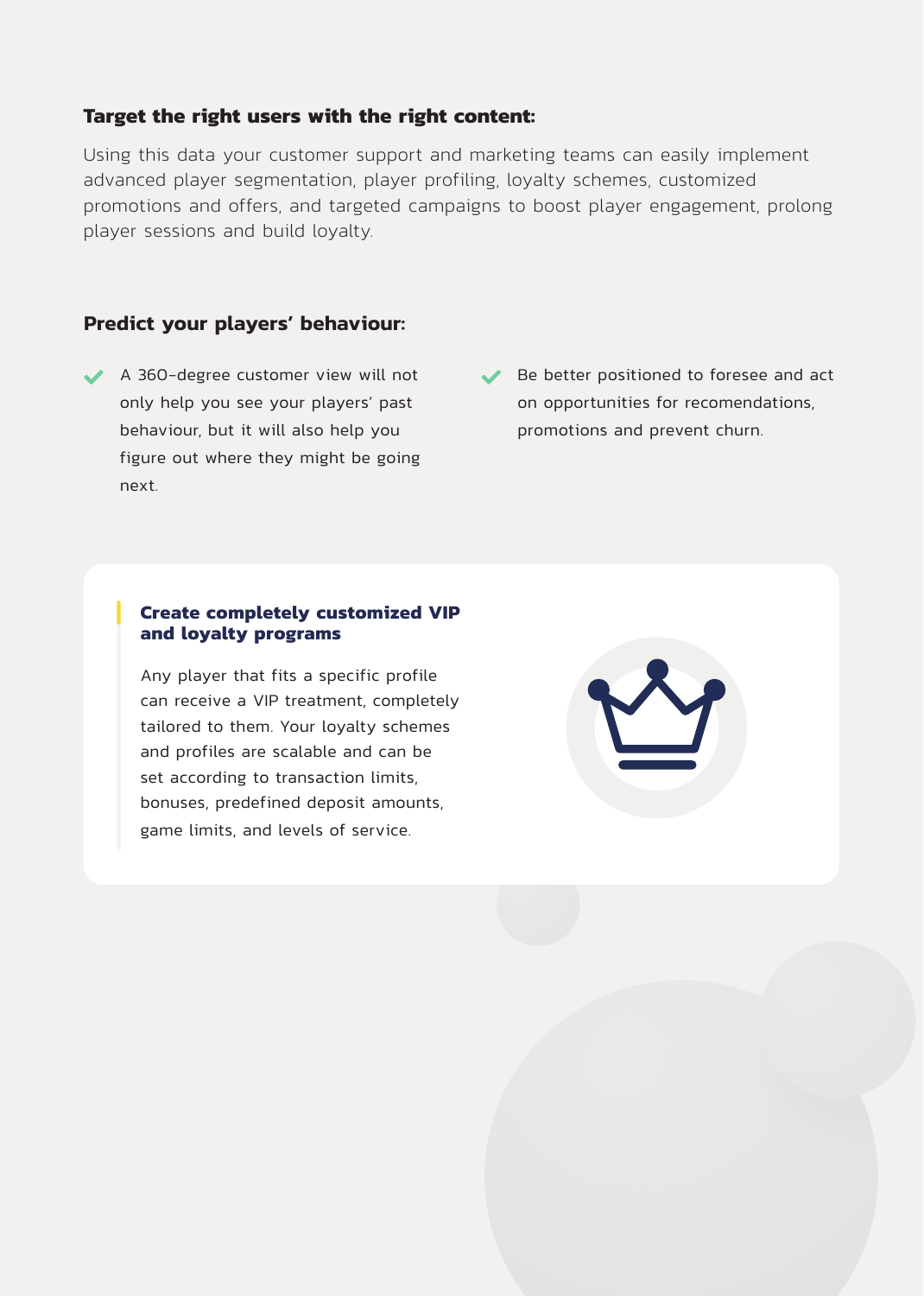### **ENGAGE YOUR PLAYERS LONG-TERM**

Build lasting relationships with your players by launching custom offers and exciting campaigns for player **conversion, retention,** and **reactivation.** We provide all the necessary tools in one place.



**308%** increase in **bets** **336%** increase in **game rounds**

**438%** increase in **number of players** **UP TO 3X** higher **traffic at game launch**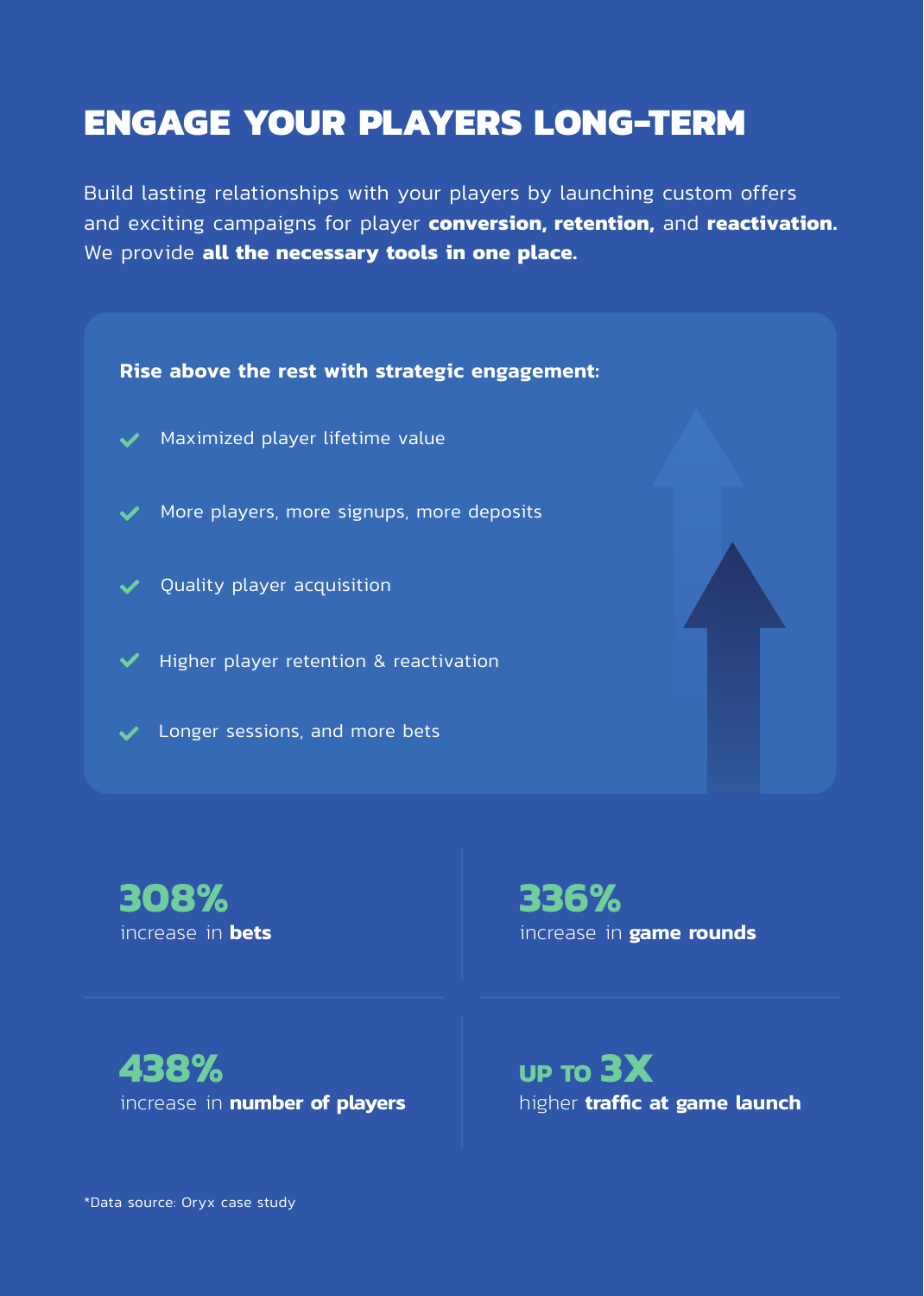### **Smoothly Manage Bonuses and Wages**

A powerful bonus system offers a set of flexible options for bonus types, unlocking requirements, eligibility, and other criteria.

#### **Oryx Gaming iGP supports a variety of bonus types:**

- Automatic
- Manually credited
- Claimable
- Deposit / no deposit
- Registration
- Vip / loyalty bonuses
- Cashback
- Pre-wager & after-wager
- Voucher codes (based on randomly generated 16-digit codes)
- Recurring scheduled bonuses & Event bonuses
- Reactivation (based on player login/signup, last deposit date, etc.)
- Up-sell (deposit amount required based on players last/average/ highest deposit with multiplier options)
- Different reward types (credits/ cash, free spins, free bets, etc.)

#### Customize your criteria to fit your operation's goals:

Wagering requirements customized according to game type, bet type, product vertical, etc.

Bonus criteria customized for various player segments, based on predefined segmentation criteria, such as VIP level, gender, birthday, player type, location, game preferences etc. and many more. An extensive number of segmentation possibilities are enabled by a 360 degree player overview.

### **Incentivize with Loyalty Points**

Reward your players with points that they can collect by placing bets on pre-defined games. The bet amount required for each point is configurable, making it a must-have tool for promotional campaigns and loyalty programs.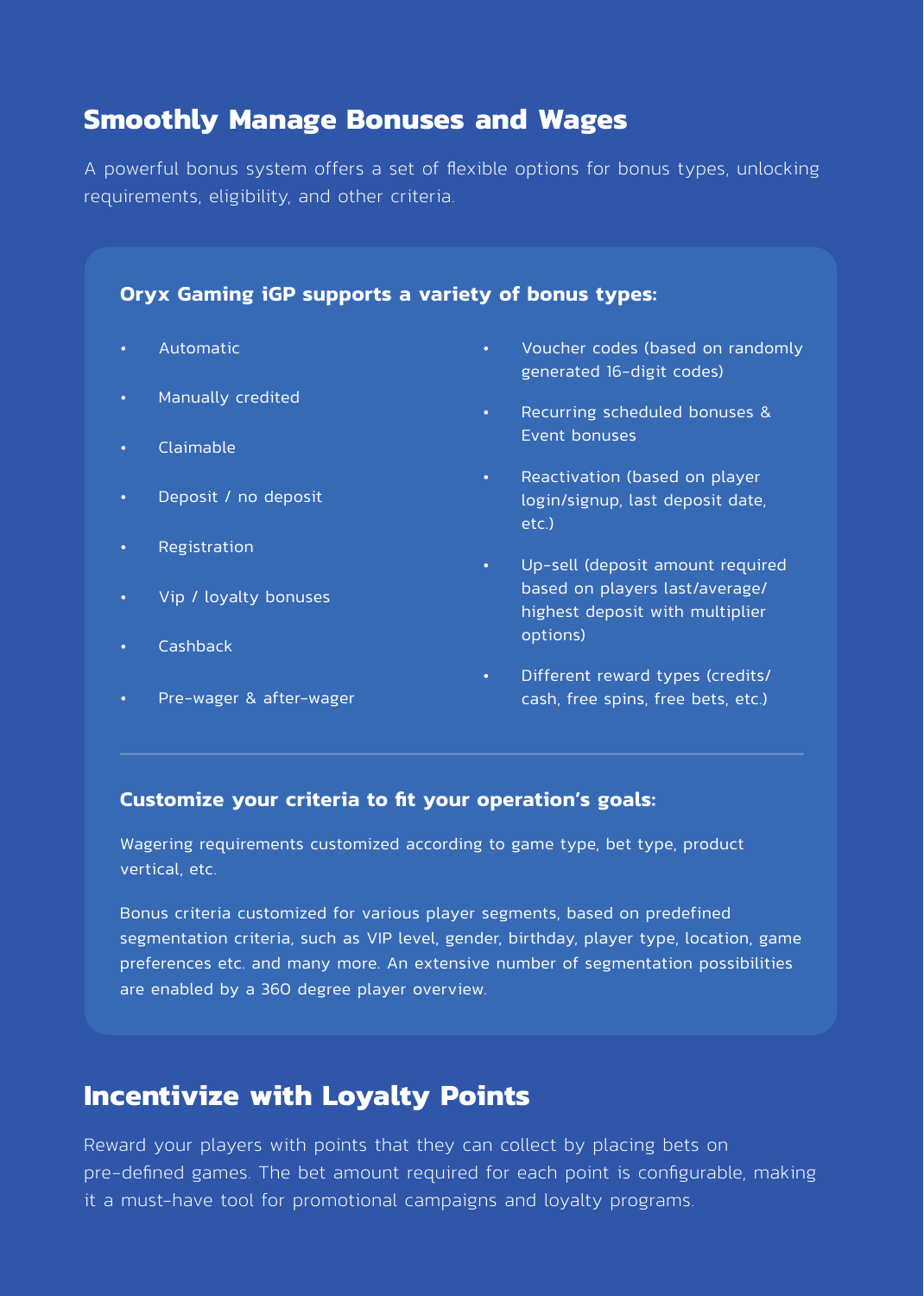

### **Light Up the Player Experience with FUZE™**

#### **A sophisticated suite of player engagement tools by Oryx Gaming.**

FUZE™ is a state-of-the-art set of gamification and engagement tools, designed to enhance the player experience, boost online casino operator KPIs, and increase player lifetime value (LTV), all from a single platform.

#### **Create impactful promotions hassle free:**

- ◆ Ouick, easy to understand, and highly adaptable toolset you can master in no time.
- $\checkmark$  Set up promotions that run in multiple games, with multiple game providers, and in multiple casinos simultaneously.
- **√** "Plug & play" runs instantly and automatically across platforms.
- ◆ Powerful behavioural analytics help you monitor and adapt your promotion on the go.

#### **Impact of player engagement tools on casino operations:**

Using Oryx's player engagement tools on strategic points during the player journey significantly increases number of players and bets.

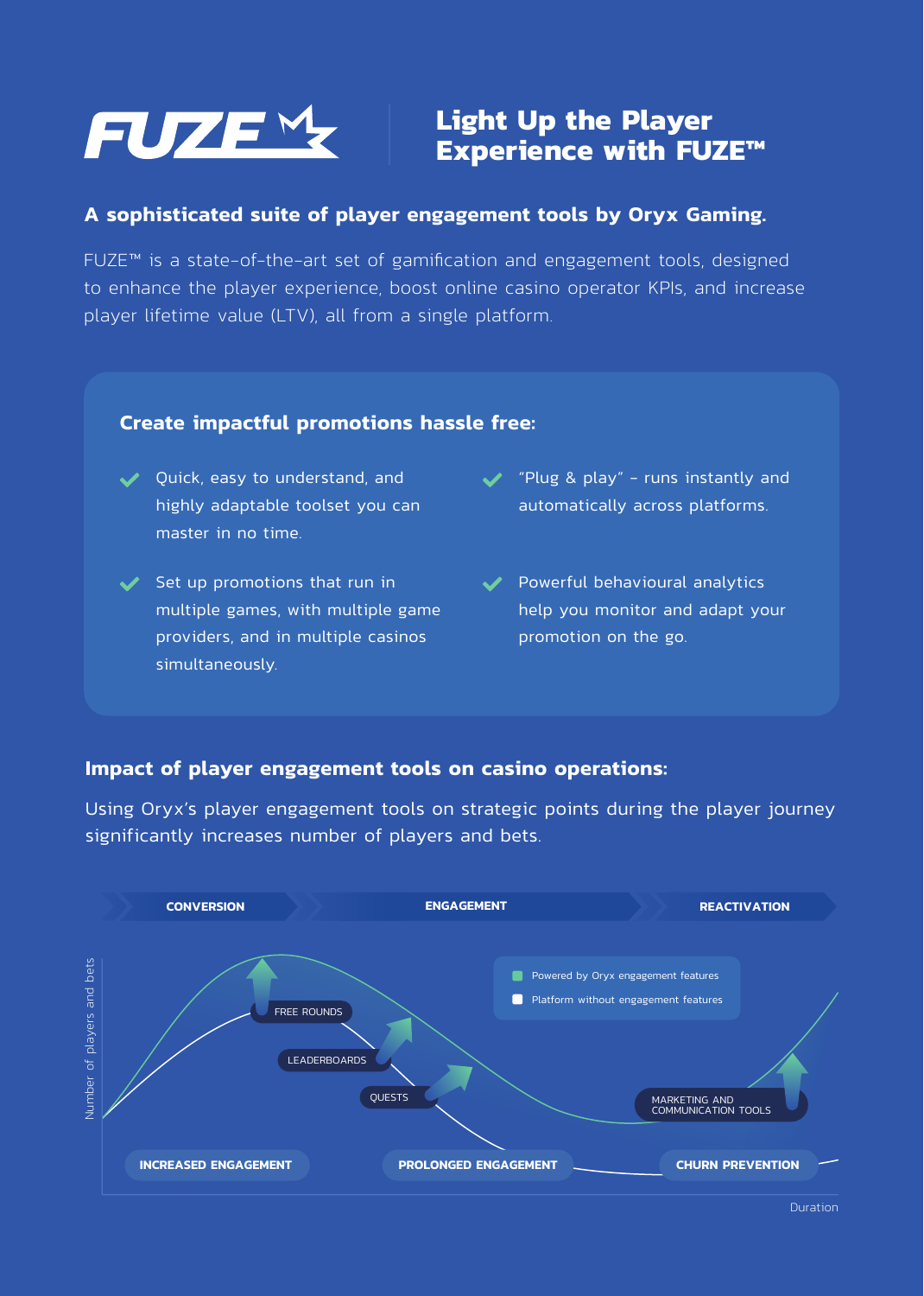#### **Your players will enjoy:**

- ◆ Top-notch user experience with non-intrusive widgets and badges.
- $\blacktriangleright$  Easy-to-follow promotions that don't disrupt their gameplay.
- $\vee$  Real-time action each player will see their results immediately.

#### **Outstanding player engagement tools:**



#### **TOURNAMENTS WITH REAL-TIME LEADERBOARDS**

Enhance your players' experience with exciting tournaments, where they can collect points and win extra prizes.

Real-time leaderboards are a brilliant supporting tool, as the players can easily track their progress LIVE within the tournament.



#### **OPT-IN TOURNAMENTS**

Transparent and consentminded approach to promotional competitions.



#### **PROMO PUSH NOTIFICATIONS**

Keep players informed and engaged within the game or on the website.



#### **QUESTS**

Tailor-made player journeys keep players entertained while completing challenges and hunting for prizes.



#### **MYSTERY JACKPOTS**

This innovative approach to progressive jackpots adds excitement and provides additional winning possibilities.

#### **ACHIEVEMENTS**

Personalize players' engagement through gamification.



#### **RECOMMENDATION ENGINE**

Customized suggestions based on the player's interest patterns.



#### **FREE ROUNDS**

Promote or revive games by letting the players get acquainted with them through an already accomplished promotion tool.

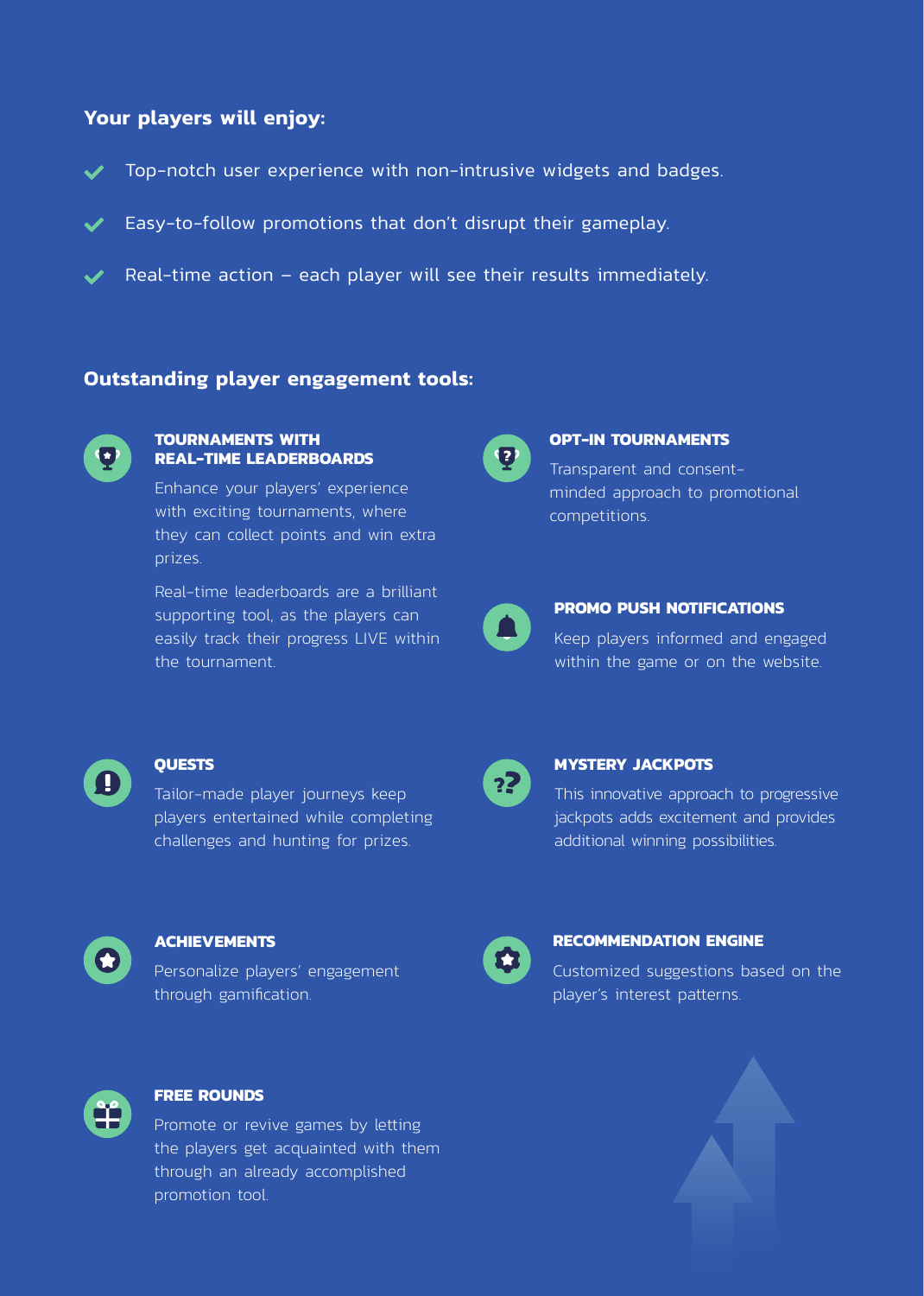## **SAY GOODBYE TO OLD-SCHOOL WAYS OF COMMUNICATING**

Instead of spreading out your message and hoping something sticks, use Oryx's elegant campaign builder to deliver specific messages to your target audience via channels that work best.

Create **targeted automated or bespoke multi-channel campaigns.** From a simple follow-up e-mail, to a complex experience, each step offers you ways to personalize content and delight the user.



### **DIRECT COMMUNICATION WITH PLAYERS**

### **Built to support long-term player loyalty.**

Being integrated within the platform, the chat enables customer support and marketing teams to know all they need to know about the person on the other side.



This way they can provide excellent service and even proactively prompt a conversation - to simply ask how they are, or even better - send them promotions created especially for them.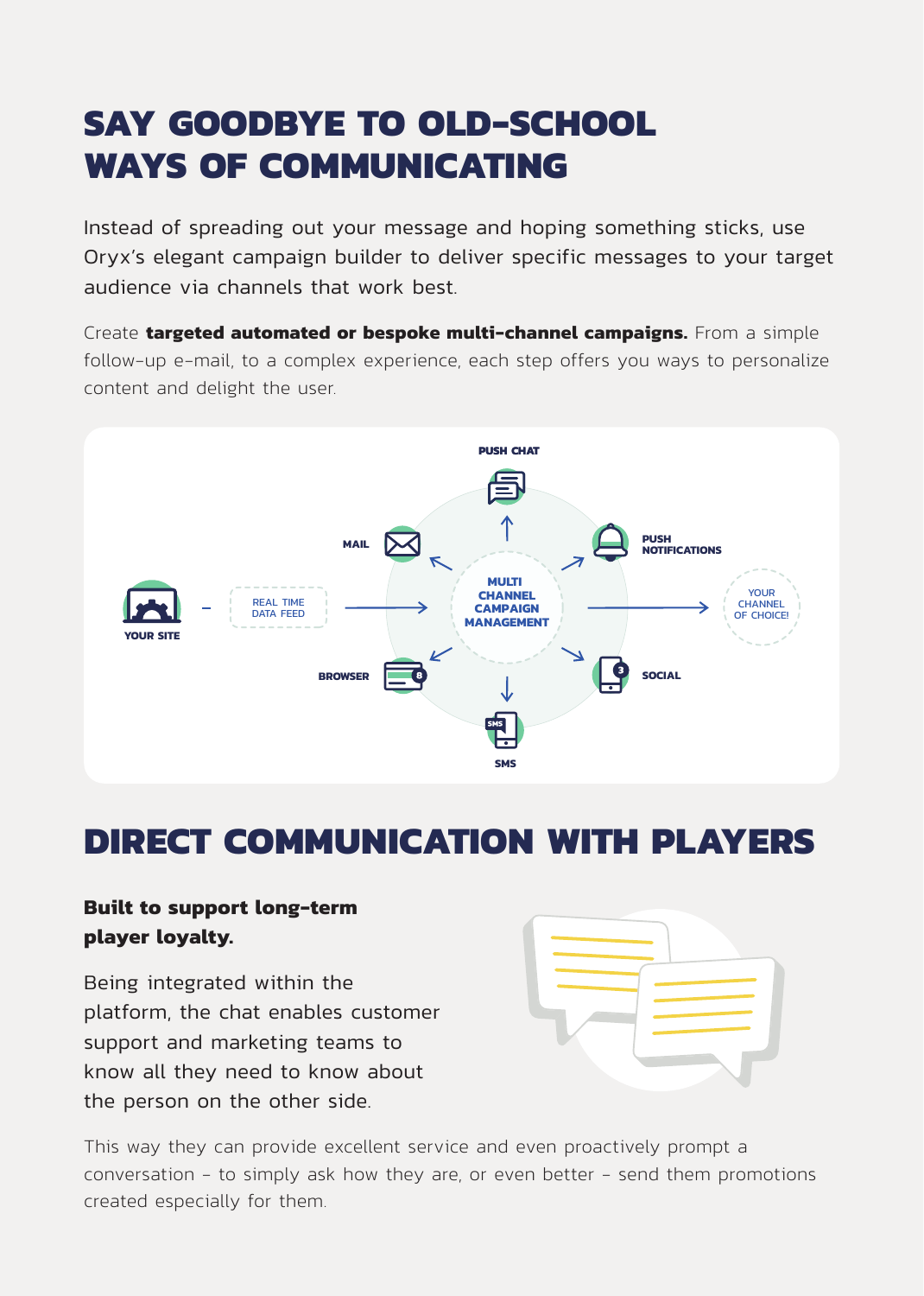## **GROW TOGETHER WITH EFFECTIVE AFFILIATE MANAGEMENT**

#### **Build a highly productive relationship with your affiliates.**

Service includes **redirect or download links**, direct marketing CDs, coupon codes, **multiple affiliation tools** as well as real-time earning and payments reporting.

## **BUILD A CASINO YOU'VE ALWAYS WANTED**

From its visual aspect to all it has to offer. Follow your vision and launch your operation in record time using our reliable CMS, already integrated with our platform.

#### **Proprietary web CMS:**

- Easy to use without HTML/CSS knowledge
- $\checkmark$  Enables segment-based personalised user experience

. . . . . . .  $\label{eq:2.1} \begin{array}{lllllllllllllllll} \alpha & \alpha & \alpha & \alpha & \alpha & \alpha & \alpha \end{array}$ 

- 
- >ÒĶęĸčɁłşęúĸŰúô ŸŦŰłĶęƠÒíĭúŰúĶŜĭÒŰúŦ

#### **Tailor-made solution**

All modules and features of the CMS can be tailor made to fit your needs.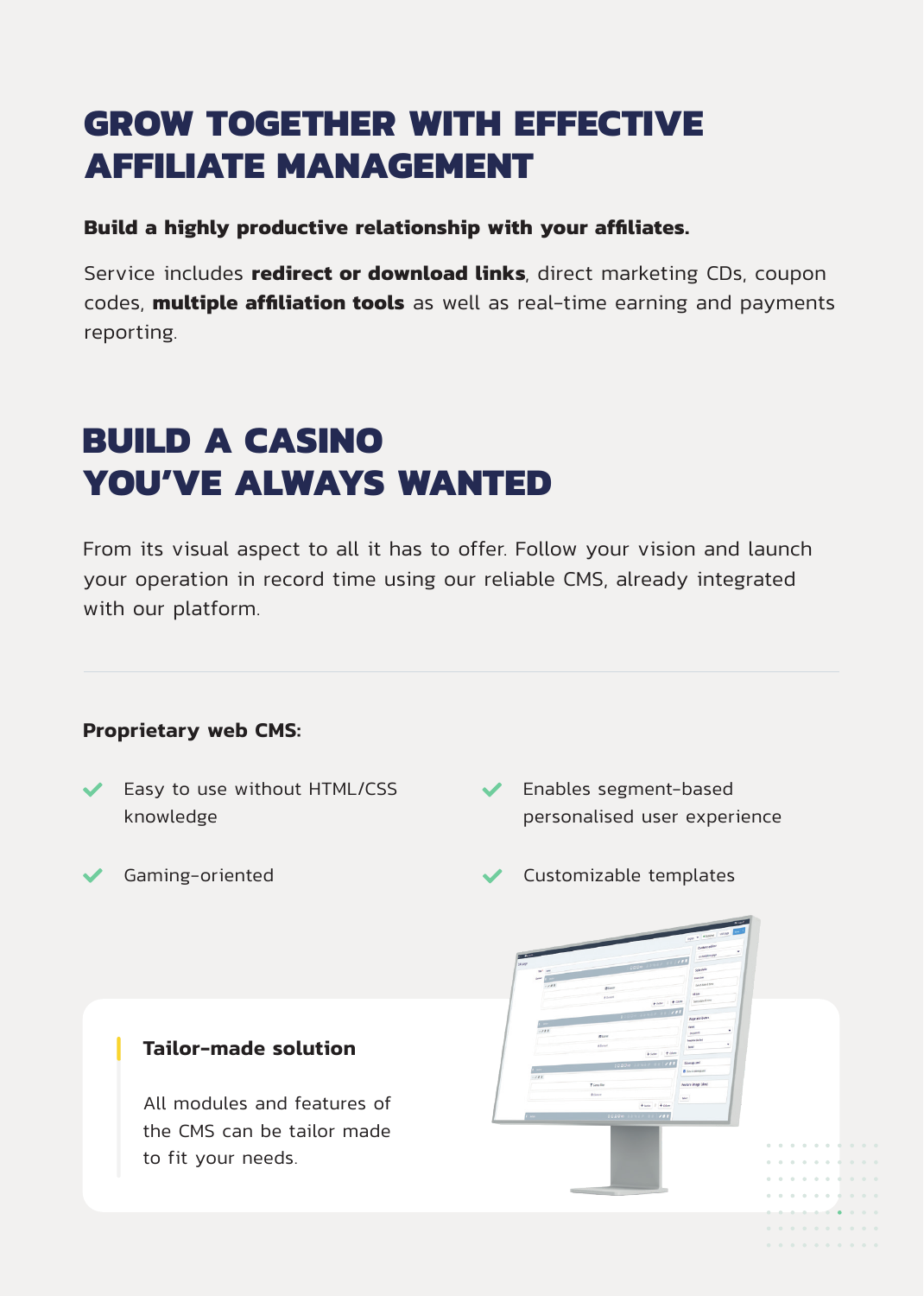## **TURN DATA INTO BUSINESS INTELLIGENCE WITH ORYX ANALYTICS PLATFORM**

#### **Get the right insights for the right decisions**

Oryx Analytics Platform aggregates real-time structured data and transforms it into valuable insights and metrics you can use in business planning, targeted marketing, and automating processes.



## **Agile analytics for better strategy**

- Detailed gameplay statistics
- User transactions
- Faster queries
- Advanced player segmentation
- Game launch performance
- Monitor and adjust campaigns (or other goals) on the go



#### Track your business with ease using automated tailored reports and seamless monitoring

- Advanced customizable dashboards and reports
- Complete operation status monitoring
- Game launch analysis
- Player behavior analysis
- Player life-time value analysis
- Business KPIs tracking
- Responsible gaming control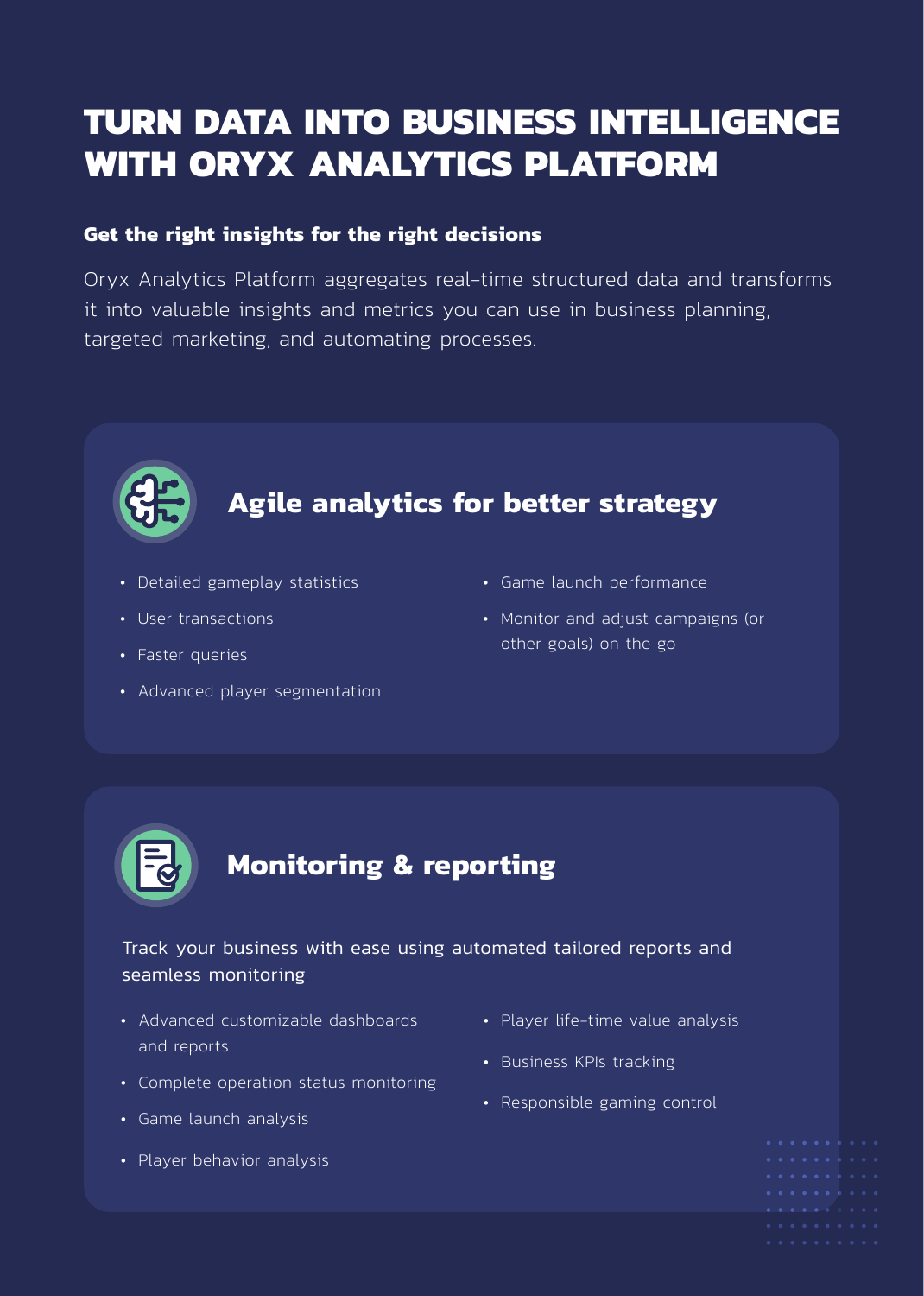

### **Data infrastructure**

Scalable analytics with BigQuery make complex calculations in a very short runtime. Massive datasets are processed with super-fast SQL gueries using the processing power of Google Cloud infrastructure.

• Real-time data collection

- Off-the-shelf functionalities
- Algorithmic data processing
- Secure API connectivity / access





### **Powerful intelligence you can rely on**

#### Save precious time and efforts with modular tools that support your vision.

- Data-driven campaign management
- Scalable cloud data warehouse is less expensive, and offers quicker response time to changing customer needs
- Reliability: robust platform harnessing vast amounts of data is built with the heaviest operational demands in mind
- Faster performance at a lower cost



### **Dedicated support**

Our data analytics isn't just tech - it's people as well. We can provide you with experienced consultants who will closely work with your team to set up the platform, establish key KPIs, and accelerate your everyday business operations.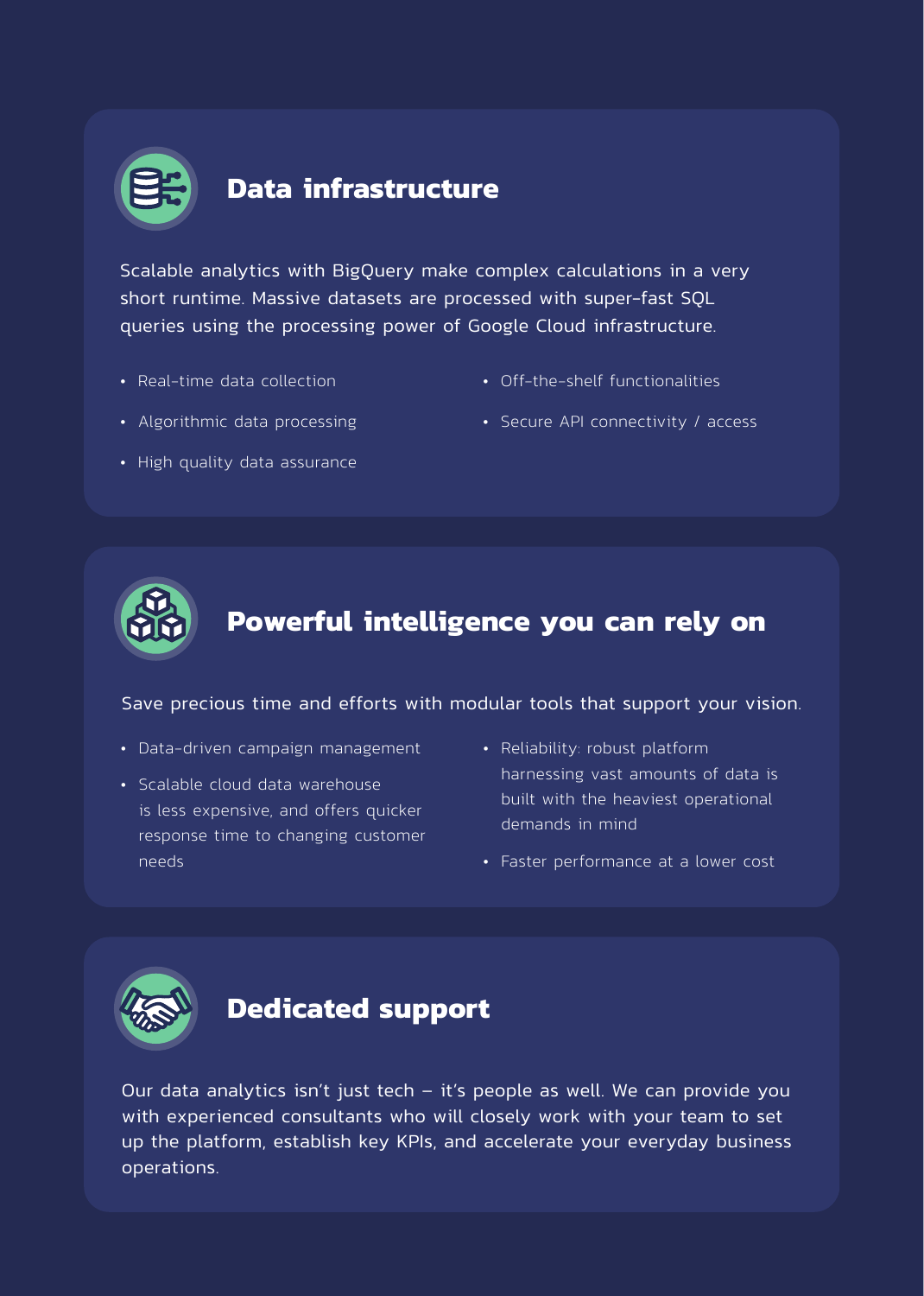### **A DECADE OF EXPERIENCE**



Thanks to a decade of hands-on experience in jurisdiction laws, Oryx iGaming Platform is fully compliant in every major jurisdiction, and is easily adaptable for upcoming challenges.

#### **EXPERTISE**

**EXPERTISI**<br>Thorough u<br>requiremen<br>of laws allo<br>response til Thorough understanding of legal requirements and interpretation of laws allow for a quicker response time.

#### **ADAPTABILITY**

**2** By anticipating requirements, we can quickly adapt platform features to adhere to any jurisdiction and operation particularities.

#### **CERTIFICATION**

**CERTIFICATION**<br>We handle all nec<br>certifications and<br>with authorities a We handle all necessary certifications and collaborations with authorities and gaming labs.

#### **SWIFTNESS**

**4** Fully compliant operations launched in new jurisdictions in outstanding time.